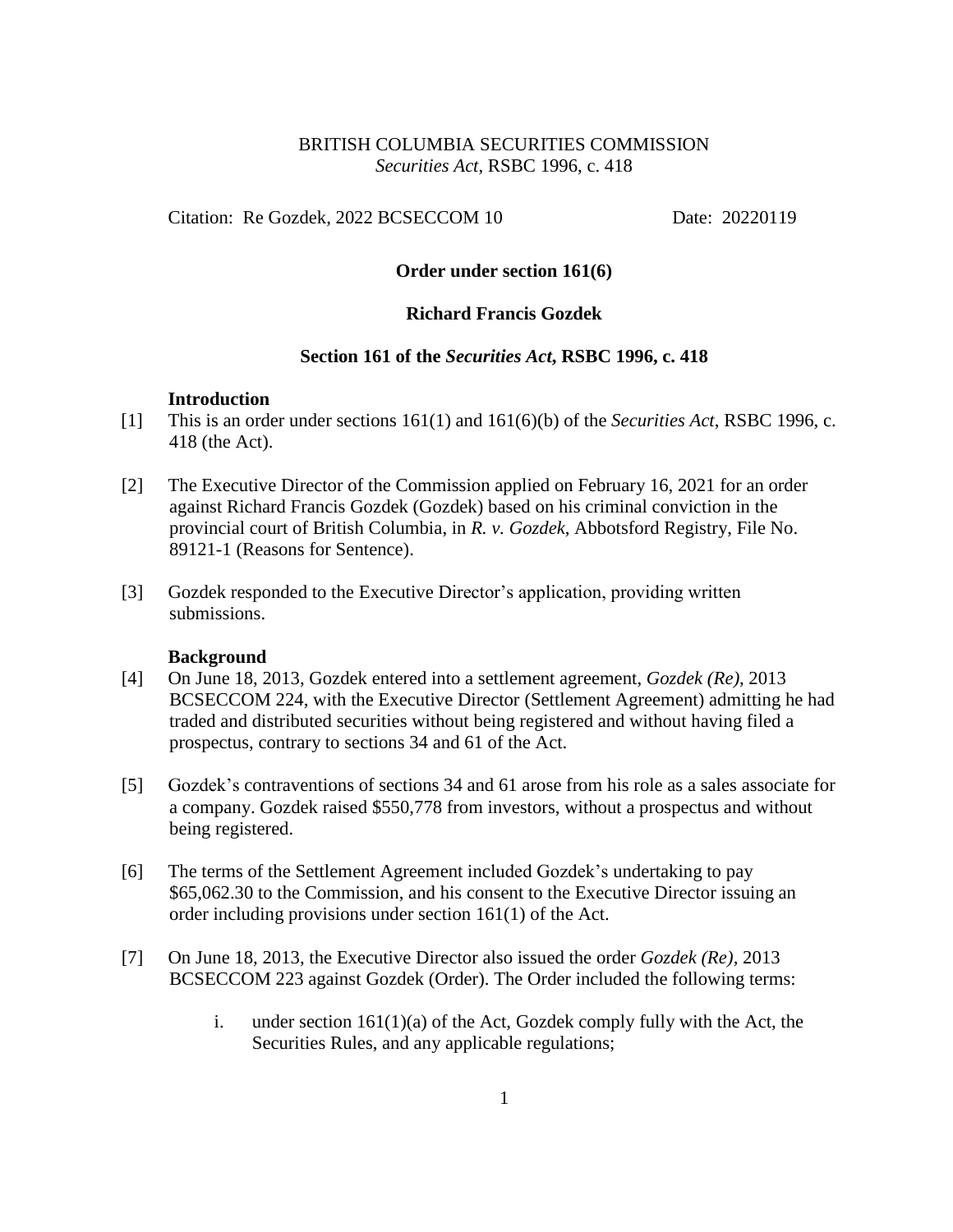- ii. under section  $161(1)(b)$  of the Act, Gozdek cease trading, and is prohibited from purchasing securities or exchange contracts except that Gozdek may trade securities through one account in his own name with a person who is registered to trade securities under the Act;
- iii. under section  $161(1)(d)(i)$  and (ii), Gozdek resign any position he holds as, and Gozdek is prohibited from becoming or acting as a director or officer of any issuer, registrant or investment fund manager;
- iv. under section  $161(1)(d)(iii)$ , Gozdek is prohibited from becoming or acting as a registrant, investment fund manager or promoter;
- v. under section  $161(1)(d)(iv)$ , Gozdek is prohibited from acting in a management or consultative capacity in connection with activities in the securities markets; and
- vi. under section  $161(1)(d)(v)$ , Gozdek is prohibited from engaging in investor relations activities.
- [8] The Order remained in force until the later of 5 years from June 18, 2013 and the date that Gozdek paid the amount in his undertaking to the Commission. Gozdek paid the amount in his undertaking on June 15, 2017. The terms of the Order expired on June 18, 2018.
- [9] The provincial Crown subsequently laid charges against Gozdek under section 155(c) of the Act for breaching the terms of the Order. On December 11, 2019, Gozdek pled guilty, partway through his trial in provincial court, to one charge. In particular, Gozdek pled guilty to:

between January 1, 2015 and January 31, 2015, at or near Abbotsford BC, Surrey BC, and Vancouver BC, did commit an offence of contravention of Securities Act, contrary to section 155(1)(c) Securities Act.

- [10] In its Reasons for Sentence dated December 23, 2019, the provincial court of British Columbia made the following findings of fact:
	- (a) Gozdek was contacted by SC about the possibility of finding investors to help her buy a business. During a conversation with SC, Gozdek suggested to her that she might be able to make some money by investing in Worldwide Marihuana Inc.
	- (b) SC forwarded \$10,000 to Worldwide Marihuana Inc.
	- (c) Gozdek had sent SC emails which persuaded her to get her husband to cash in money from a registered savings plan. SC used that money to invest the \$10,000. SC did not receive her money back, nor did she receive any return on her investment.
- [11] The court accepted Gozdek's assertion that he did not understand the extent of the Settlement Agreement, or that the Order prohibited him from involvement in trading. The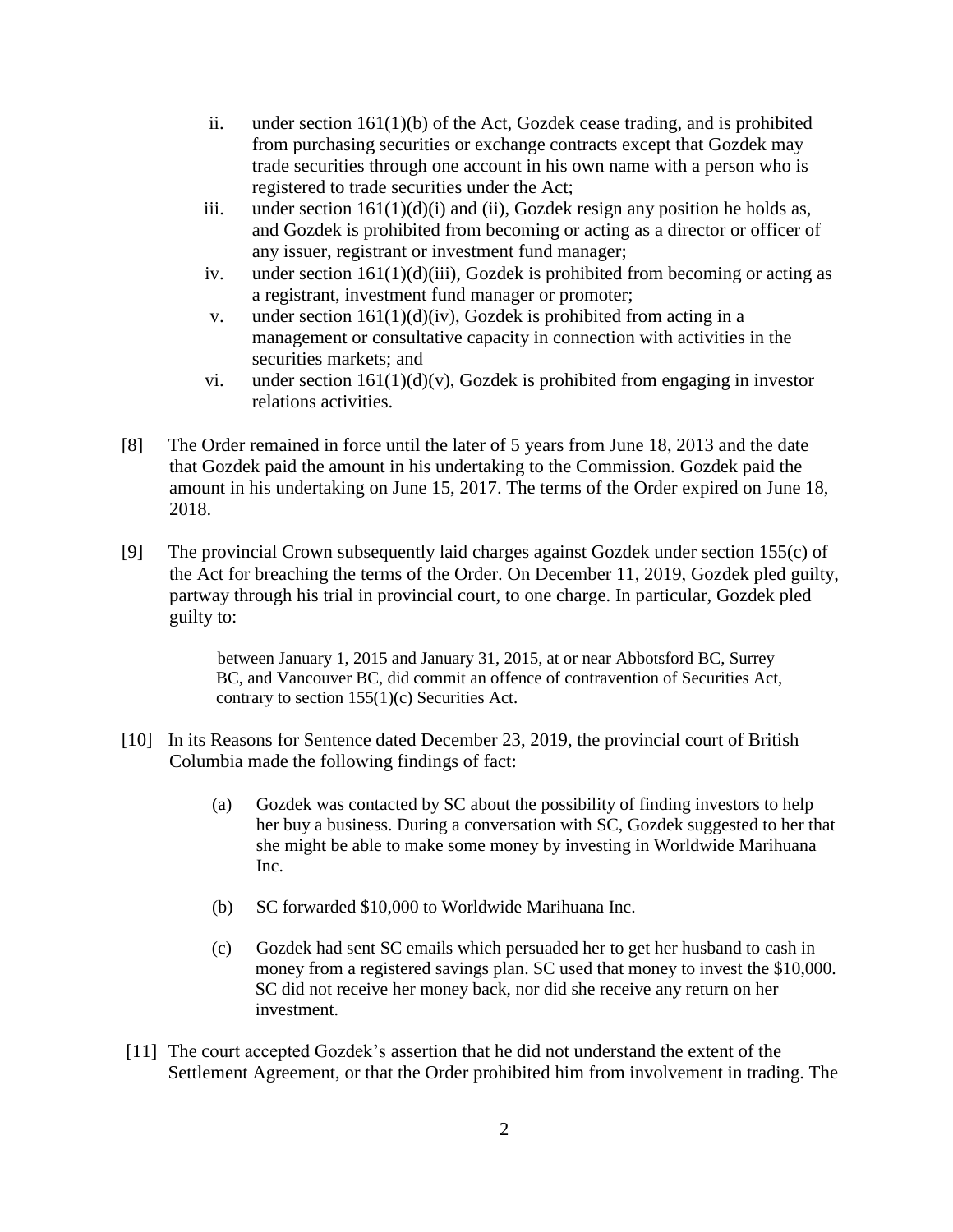court described it as "more of a technical breach as opposed to an intentional breach". A joint submission for a fine and probation was made to the court. It was made on the basis that Gozdek would return SC's investment of \$10,000.

- [12] On December 23, 2019, the Honourable Judge Gunnell of the provincial court of British Columbia sentenced Gozdek to the following:
	- (a) Restitution order in the amount of \$10,000;
	- (b) Fine in the amount of \$5,000, payable by December 21, 2020; and
	- (c) One year probation.

#### **Submissions from the Parties**

- [13] Section 161(6) facilitates cooperation between the Commission, other securities regulatory authorities, self-regulatory bodies, exchanges and the courts. If the requirements of the section are met and it is in the public interest, the Commission may issue orders without the need for inefficient parallel and duplicative proceedings in British Columbia (*McLean v. British Columbia (Securities Commission)* [2013] 3 S.C.R. 895 at para. 54) or before the Commission.
- [14] The Commission makes orders under section 161(6) when such an order will, in the public interest, protect investors and the capital markets in British Columbia.
- [15] The Executive Director submits that Gozdek, in admittedly breaching the Order less than two years after he consented to its terms, shows a pattern of behavior that ignores or fails to treat seriously the importance of securities laws. The Executive Director also argues that the integrity of the capital markets in British Columbia suffers damage if people who are subject to Commission orders ignore them with impunity. As a result, the Executive Director submits that Gozdek poses a risk to the capital markets in this province, and his participation should be significantly restricted. The Executive Director is seeking broad market prohibitions against Gozdek for a period of seven years.
- [16] In his submissions, Gozdek argues that section 161(6)(b) of the Act is intended to be applied to orders issued in other jurisdictions, and not to conduct that took place in the province of British Columbia. Further, Gozdek asserts that this section 161(6) application involves the exact same facts, same allegations being initiated by the same party, within the same jurisdiction, and involved a breach of the same Act to which he had already pled guilty and been sentenced. Therefore, Gozdek concludes that as the subject of an application under section 161(6) of the Act based on his conviction here in British Columbia, he faces a form of impermissible double jeopardy.
- [17] Gozdek also submits that, given the timing of the application, and the fact that the underlying conduct relating to the proceedings in provincial court dates back to 2015, he is not a risk to the capital markets of British Columbia and no further sanction is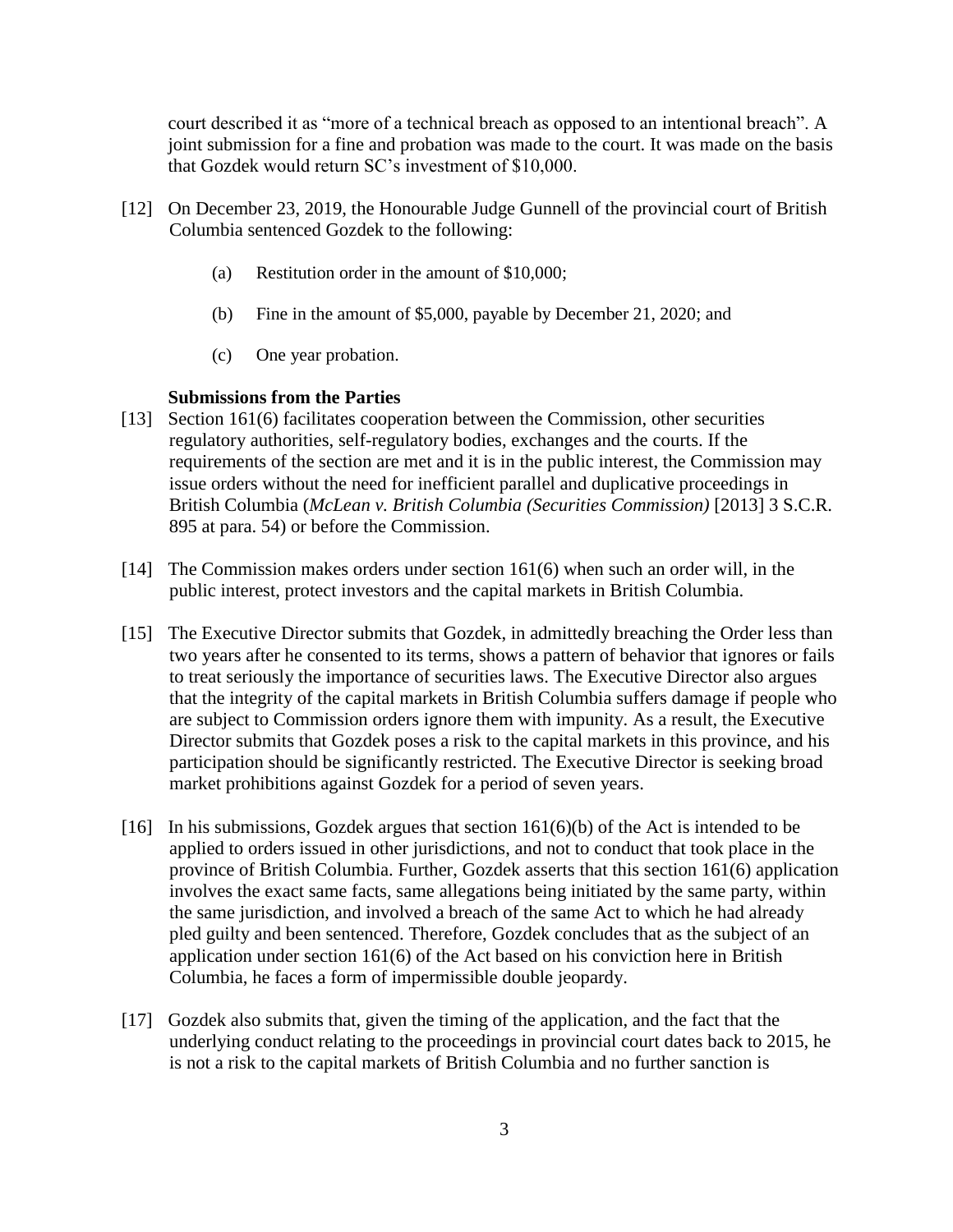necessary. Lastly, he submits that he has suffered significant and sufficient reputational and financial damage because of the criminal proceedings and they are sufficient to deter him from future misconduct.

#### **Analysis**

- [18] The Commission is the independent agency established under the Act to regulate the capital markets in British Columbia. Central to the Commission's mandate is to protect the investing public from those who would take advantage of them, and to preserve investor confidence in the regulated capital markets.
- [19] Section  $161(6)(b)$  of the Act states:

(6) The commission or the executive director may, after providing an opportunity to be heard, make an order under subsection (1) in respect of a person if the person

> (b) has been found by a court in Canada or elsewhere to have contravened the laws of the jurisdiction respecting trading in securities or derivatives,

> > [emphasis added]

- [20] The jurisdiction and discretion of the Crown to proceed with laying charges under section 155(c) of the Act is distinct from, and involves different parties than, proceedings brought by the Executive Director under section 161(6)(b) of the Act. The former may attract penal consequences, while proceedings in the latter are regulatory in nature, and any sanctions imposed are based on considerations that are distinct from criminal sentencing principles.
- [21] A plain reading of the legislation does not support Gozdek's submission that this section of the Act is only intended to apply to situations that arose in "other jurisdictions," excluding this province. British Columbia is part of Canada. If there were any ambiguity in the Act, we would resolve that ambiguity primarily by examining the legislative objective in the context of the Act as a whole. In this instance the legislative objective is easy to identify. It is stated in *McLean* as referenced above. We find no reason why that objective would not be equally applicable to proceedings originating in British Columbia. It does not make sense that the Commission may use section 161(6) to avoid inefficient parallel and duplicative proceedings if a respondent has been found to have contravened securities law anywhere in Canada except British Columbia. On the contrary, the public interest objectives would be at least partially thwarted if the only court proceedings which are not applicable under section161(6) are the court proceedings in British Columbia.
- [22] Further, a criminal proceeding brought by the Crown under section 155(c) of the Act does not preclude the Executive Director from commencing parallel regulatory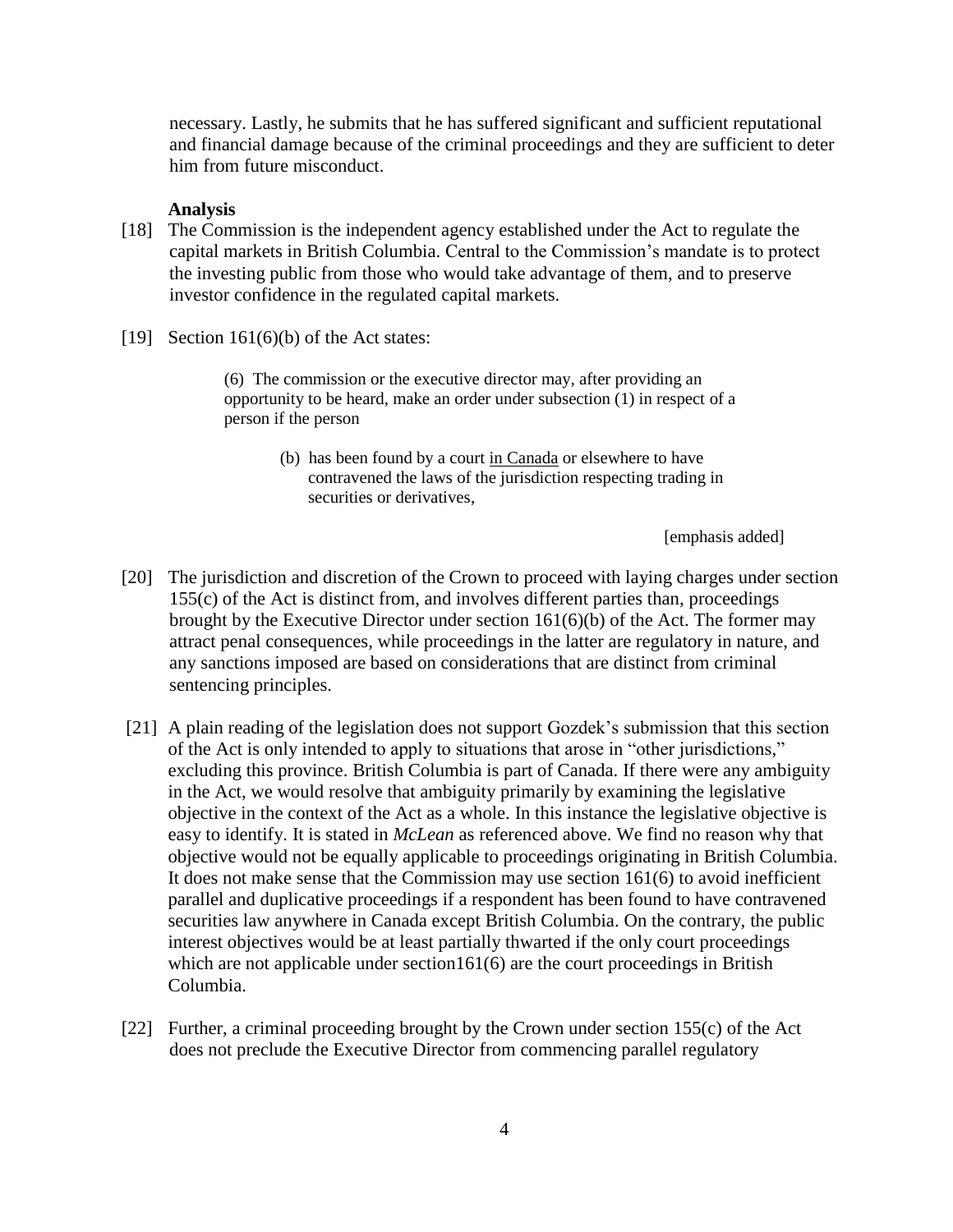proceedings under section 161 of the Act, or vice versa (see *R v. Samji* 2017 BCCA 415).

- [23] Given the plain language of the Act, and the separate and distinct jurisdictions and mandates of the courts and the Commission, we reject Gozdek's submission that this proceeding constitutes a form of "impermissible double jeopardy". In its Reasons for Sentence, the provincial court of British Columbia found that Gozdek committed the offence of one count of a breach of the Act. As a result, we find that we have the jurisdiction to issue an order under section  $161(6)(b)$  of the Act.
- [24] Another consideration raised by Gozdek in this matter is the timing of these proceedings. While the Executive Director applied for an order in February 2021, the underlying conduct dates back to 2015. While there is no doubt that these proceedings were commenced well within the limitation period outlined in the Act, we agree with Gozdek that the passage of time between the underlying conduct, the Reasons for Sentence, and the conclusion of these proceedings, without further misconduct, is a factor to consider in the context of the risk Gozdek poses to the capital markets.
- [25] Having found that we are authorized by section 161(6) to consider the imposition of an order against Gozdek, the question arises as to whether it is in the public interest to do so.
- [26] In this case it is appropriate to consider what are commonly referred to as the Eron factors.
- [27] In *Re Eron Mortgage Corporation* [2000] 7 BCSC Weekly Summary 22, the Commission identified factors relevant to sanction as follows (at page 24):

In making orders under sections 161 and 162 of the Act, the Commission must consider what is in the public interest in the context of its mandate to regulate trading in securities. The circumstances of each case are different, so it is not possible to produce an exhaustive list of all of the factors that the Commission considers in making orders under sections 161 and 162, but the following are usually relevant:

- the seriousness of the respondent's conduct,
- the harm suffered by investors as a result of the respondent's conduct,
- the damage done to the integrity of the capital markets in British Columbia by the respondent's conduct,
- the extent to which the respondent was enriched,
- factors that mitigate the respondent's conduct,
- the respondent's past conduct,
- the risk to investors and the capital markets posed by the respondent's continued participation in the capital markets of British Columbia,
- the respondent's fitness to be a registrant or to bear the responsibilities associated with being a director, officer or adviser to issuers,
- the need to demonstrate the consequences of inappropriate conduct to those who enjoy the benefits of access to the capital markets,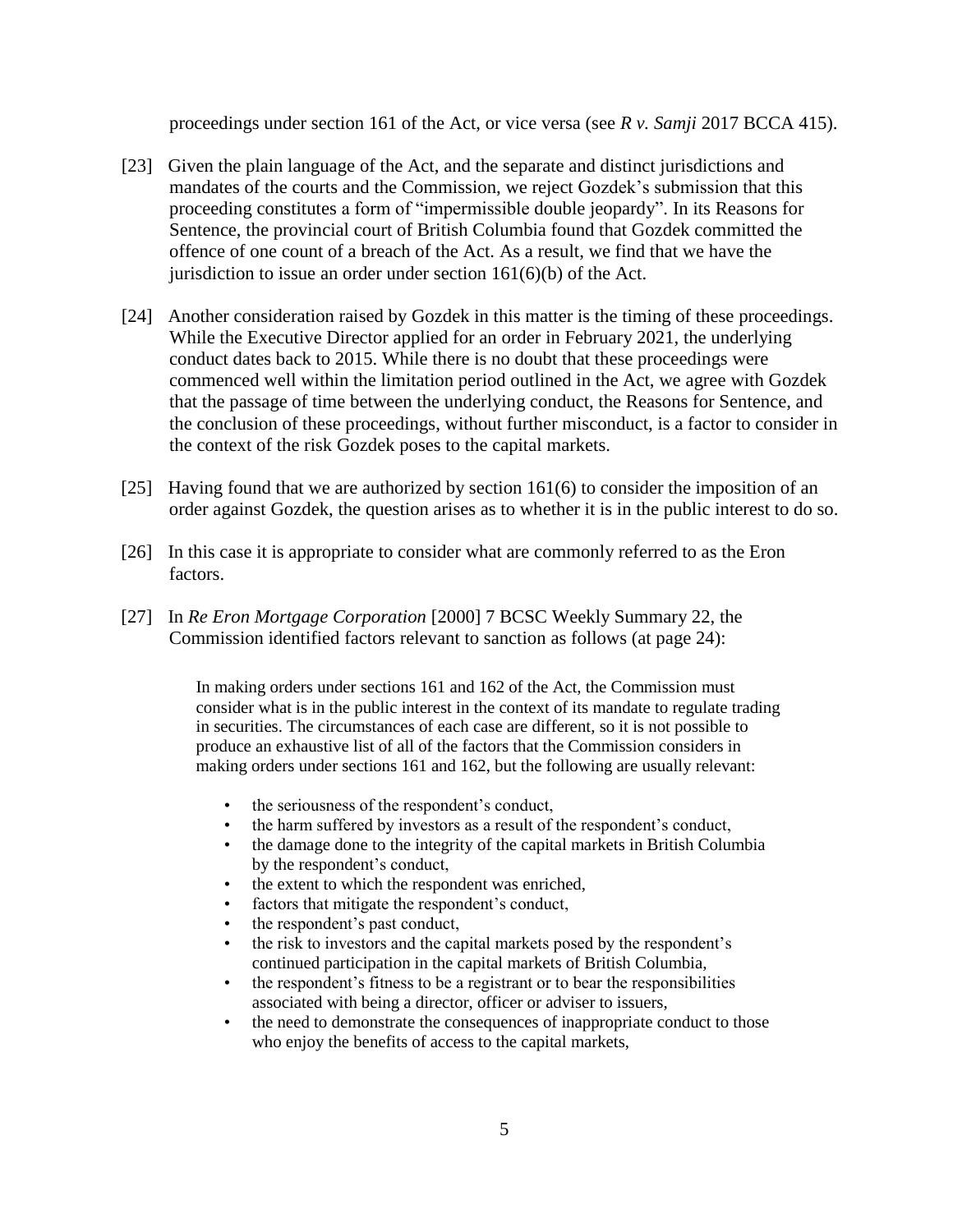- the need to deter those who participate in the capital markets from engaging in inappropriate conduct, and
- orders made by the Commission in similar circumstances in the past.
- [28] We have turned our mind to all of the *Eron* factors but we will focus on those which are most relevant in this proceeding.

# **Seriousness of the conduct**

- [29] Orders made following enforcement proceedings are an integral part of the Commission's regulatory function. If those who are subject to these orders can simply ignore them with impunity, then the enforcement role of the Commission would be greatly impaired. [See: *Malone (Re)*, 2016 BCSECCOM 334, para. 7]
- [30] Given the prohibitions in the Order, Gozdek should not have engaged with SC as he did. The circumstances and misconduct that led to the Order are, in part, similar to the misconduct that led to the breach of the Order. The fact that he had so recently admitted to similar misconduct and agreed to, among other things, comply with the Act and its regulations, shows that Gozdek should have been particularly careful to ensure that he complied with the Order. Having said that, as the provincial court judge found, this was a technical breach given that Gozdek did not know his actions were in violation of the Order. Gozdek's conduct is distinguished from other cases involving deliberate, intentional breaches and is therefore toward the less serious end of the spectrum.

# **Harm to investors**

[31] The finding of the court was that all of the \$10,000 invested was lost. SC and her husband suffered financial harm for almost four years prior to the order of restitution from the courts. We understand from the Reasons for Sentence that SC ultimately received a return of the \$10,000. However, the restitution order would not have compensated SC and her husband for any return they might have generated on the \$10,000 during those four years.

# **Damage to capital markets**

[32] When a party admits to breaches of the Act, accepts settlement terms which put certain restrictions in place and then violates those terms, that can demonstrate to the capital markets that enforcement may not be effective. As a result, the public's trust in the capital markets is eroded.

### **Extent of enrichment**

[33] There is no evidence that Gozdek was enriched by his conduct.

### **Risk to investors and the capital markets**

[34] Gozdek's conduct demonstrates a carelessness for securities regulation and Commission orders. Even if his breach of the Order was unintentional, it demonstrates an indifference in ensuring he fully understood the scope of the Order and the restrictions he agreed to. This conduct suggests that Gozdek poses a continuing risk to investors.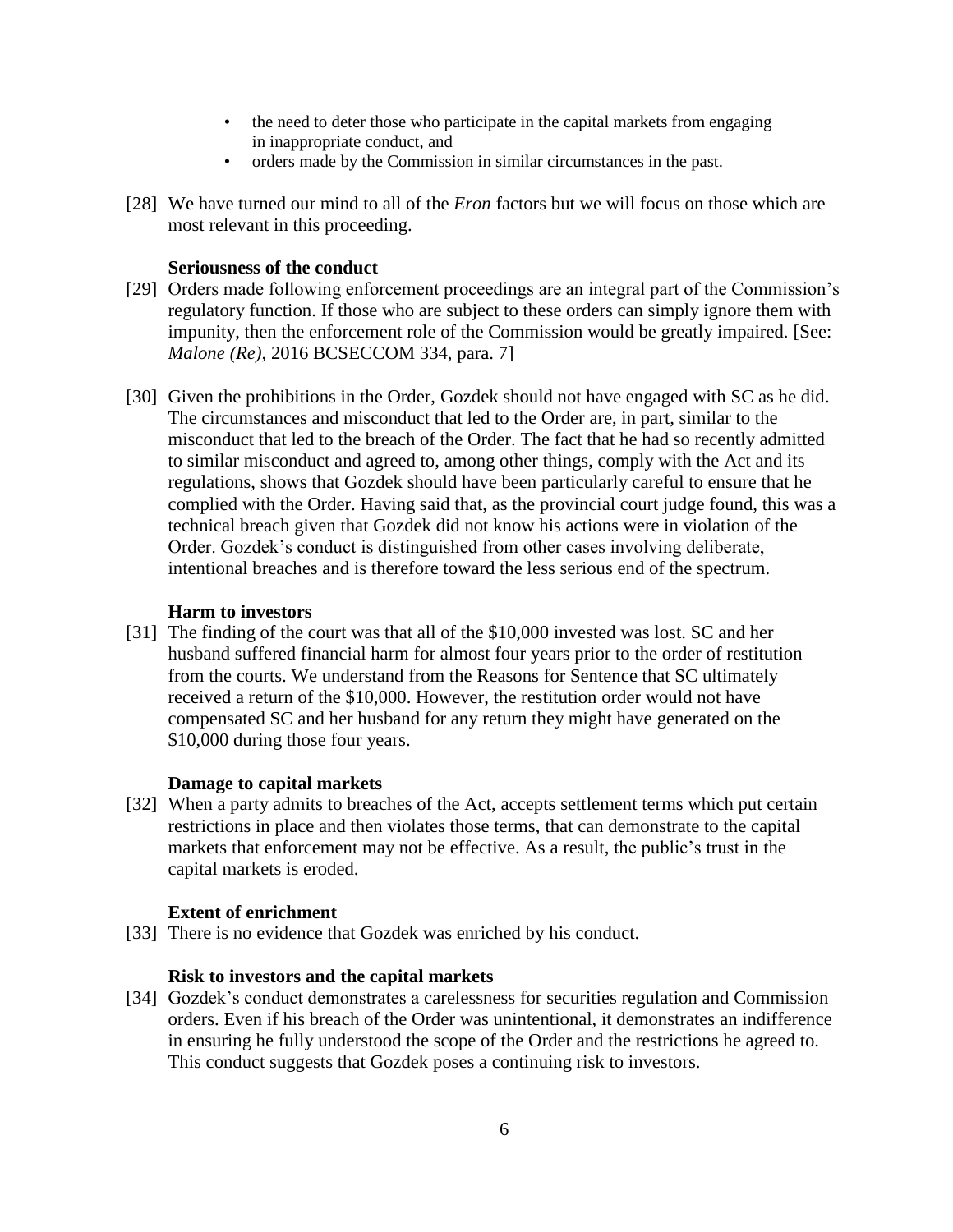### **Fitness to be a registrant or to be director, officer or advisor**

[35] For the same reasons that Gozdek is a risk to investors, he has demonstrated a lack of fitness to be a registrant or a director, officer or advisor to public companies.

# **Mitigating and aggravating factors**

- [36] The fact that Gozdek's conduct was not as serious as other cases we see does not make it a mitigating factor. The time that has passed since the underlying conduct with no evidence of further breaches is also not a mitigating factor. However, as discussed below, both are relevant circumstances that we have taken into consideration.
- [37] There are no aggravating factors.

# **Deterrence**

[38] Deterrence is typically a less important consideration in section 161(6) applications where sanctioning of the underlying conduct had already been taken into account in the originating proceedings. Our primary objective is to protect the public from future risk of harm and not sanctioning the underlying conduct.

# **Previous orders**

[39] The Executive Director has cited the *Malone* case as well as *Re Jardine,* 2016 BCSECOM 82 in support of his position that a seven year market ban is appropriate. *Malone* and *Jardine* are significantly more serious than the facts in this case. In both of those cases, the respondents had previously reached settlement agreements with the Executive Director where they agreed, among other things, to cease acting as directors or officers of public companies. Yet they both, in deliberate steps to circumvent those orders, acted as *de facto* directors and officers performing numerous functions typical of directors and officers. Accordingly, we do not find those cases helpful, except to note that a seven year ban in this instance would be excessive.

### **Appropriate sanctions**

[40] The Executive Director seeks an order that Gozdek be prohibited from "trading in or purchasing any securities or derivatives". The Settlement Agreement included a term which restricted Gozdek's ability to trade except "through an account in his own name with a person who is registered to trade securities under the Act". That exception would provide some protection to the public because individuals registered to trade securities under the Act are required to know their clients and to provide suitable advice. This would provide a reasonable degree of protection against Gozdek trading through an investment account on behalf of others or otherwise putting members of the public at risk. We have not seen evidence that Gozdek's past misconduct was connected to trading for his own account. We do not see any risk to the public in allowing a similar exception to the trading prohibition now. It is not contrary to the public interest to allow Gozdek to save and invest in that limited way.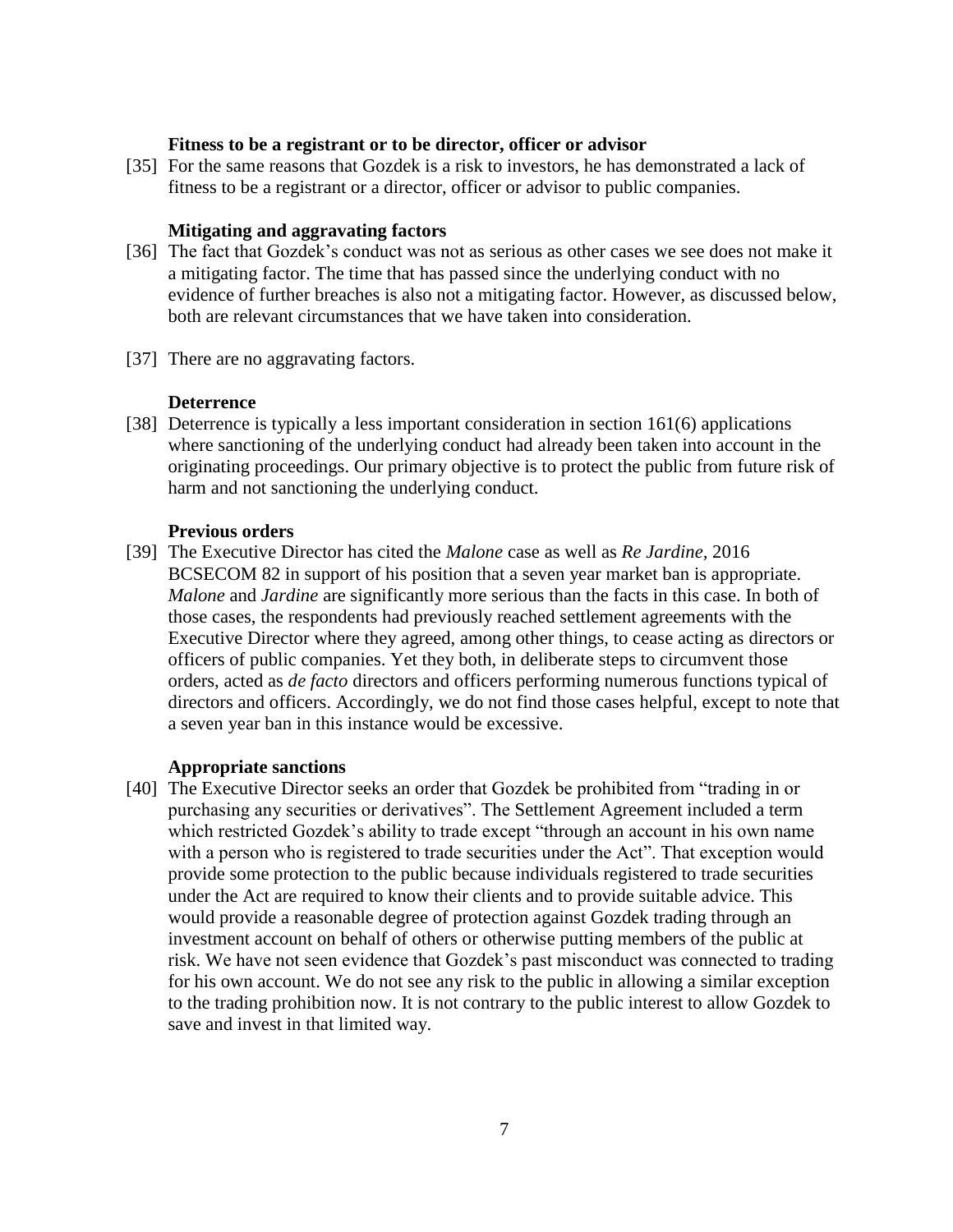[41] We turn to the question of the duration of our order. Although Gozdek's misconduct as found by the court does establish a continuing risk to the public, it was not as serious as much of the misconduct that comes before us. Also we recognize that the underlying conduct was almost 6 years ago and there is no evidence of other misconduct since then. Although this is not a specific mitigating factor, it is part of our overall assessment of the risk to the public and the public interest. However, Gozdek's period of good conduct since the provincial court process has not been sufficiently long to persuade us that he no longer poses any risk. In all the circumstances, we consider that imposing the restrictions for two years from the date of our order is appropriate.

#### **Order**

[42] Given the foregoing, we find that it is in the public interest to order that:

- a) under section  $161(1)(d)(i)$ , Gozdek resign any position he holds as a director or officer of an issuer or registrant;
- b) Gozdek is prohibited for a period of two (2) years from the date of this order:
	- i. under section  $161(1)(b)(ii)$ , from trading in or purchasing any securities or derivatives, except that he may trade and purchase securities or derivatives for his own account through one account (including one RRSP account, one TFSA account and one RESP account) in his own name through a registered dealer, if he gives the registered dealer or registrant a copy of this decision;
	- ii. under section 161(1)(c), from relying on any exemptions set out in this Act, the regulations or a decision;
	- iii. under section  $161(1)(d)(ii)$ , from becoming or acting as a director or officer of any issuer or registrant;
	- iv. under section  $161(1)(d)(iii)$ , from becoming or acting as a registrant or promoter;
	- v. under section  $161(1)(d)(iv)$ , from advising or otherwise acting in a management or consultative capacity in connection with activities in the securities or derivatives markets;
	- vi. under section  $161(1)(d)(v)$  from engaging in promotional activities by or on behalf of
		- a. an issuer, security holder or party to a derivative, or
		- b. another person that is reasonably expected to benefit from the promotional activity; and